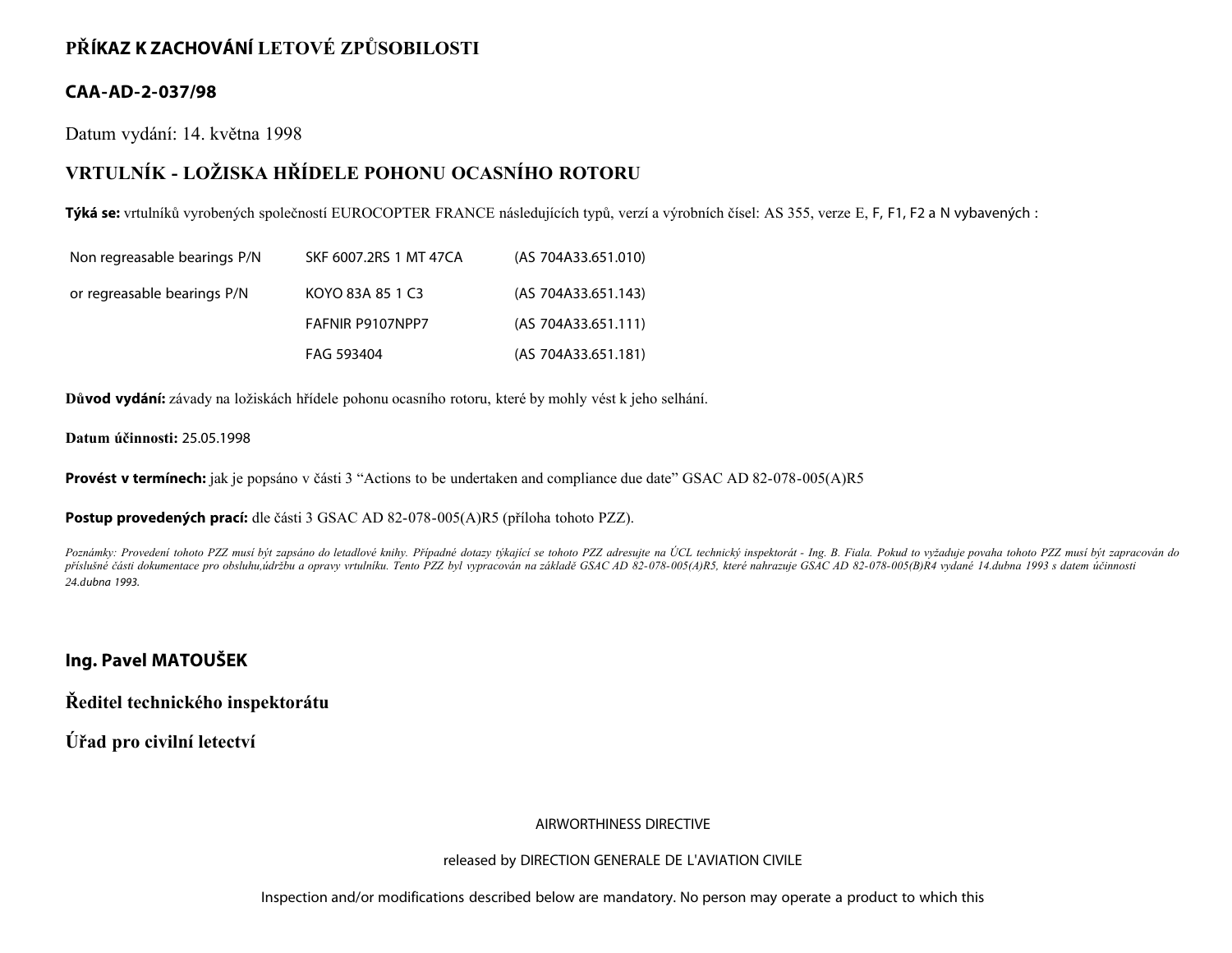Airworthiness Directive applies except in accordance with the requirements of this Airworthiness Directive.

Translation of `Consigne de Navigabilité' ref. : 82-078-005(A)R5

In case of any difficulty, reference should be made to the French original issue.

#### **EUROCOPTER**

#### **AS 355 Helicopters**

Tail Rotor Drive Shaft Bearings

**1. AIRCRAFT CONCERNED:** AS 355 helicopters, versions E, F, F1, F2 and N with tail rotor drive shaft rear section bearing mountings, equipped with.

| Non regreasable bearings P/N | SKF 6007.2RS 1 MT 47CA | (AS 704A33.651.010) |
|------------------------------|------------------------|---------------------|
| or regreasable bearings P/N  | KOYO 83A 85 1 C3       | (AS 704A33.651.143) |
|                              | FAFNIR P9107NPP7       | (AS 704A33.651.111) |
|                              | FAG 593404             | (AS 704A33.651.181) |

**2. REASONS:** This Airworthiness Directive is issued subsequent to some reports of in-service failure of the tail rotor drive shaft rear section bearings which might lead to loss of tail rotor drive. The purpose of this Airworthiness Directive is to preclude further failures.

#### **3. ACTIONS TO BE UNDERTAKEN AND COMPLIANCE DUE DATE**

**3.1.** Within 50 flying hours following the effective date of this Airworthiness Directive, for non-regreasable bearings only, and unless it has already been done, check the squareness of the bearings with respect to the drive shaft and the condition of the bearings and bearing mountings as per paragraphs 1C(1) and 1C(2) in AS 355 Service bulletin No 05.00.02 Revision 5 referenced below.

**3.2.** The visual checks to be carried out as per paragraph 1 C(2) (b) of the referenced Service Bulletin must be performed (without removal) every 100 flying hours, irrespective of the bearing type.

**3.3.** The condition check of the bearings and bearing mountings to be performed as per paragraph 1 C(2) of the referenced Service Bulletin must be carried out :

- every 400 flying hours for non-regreasable bearings,

- every 500 flying hours for regreasable bearings.

**3.4.** The referenced Service Bulletin defines the applicable tolerances and actions to be undertaken according to the findings.

#### **3.5.** Greasing

Within the next 100 flying hours from the effective date of Revision 2 of this Airworthiness Directive, and only on aircraft with a drive shaft fitted with regreasable bearings, grease the bearings as per Maintenance Manual (MET) work card 12.00.00.305.

**3.6.** Before installing on the helicopter a drive shaft rear section held as spares, comply with the instructions defined in paragraph 1C(3) of the referenced Service Bulletin